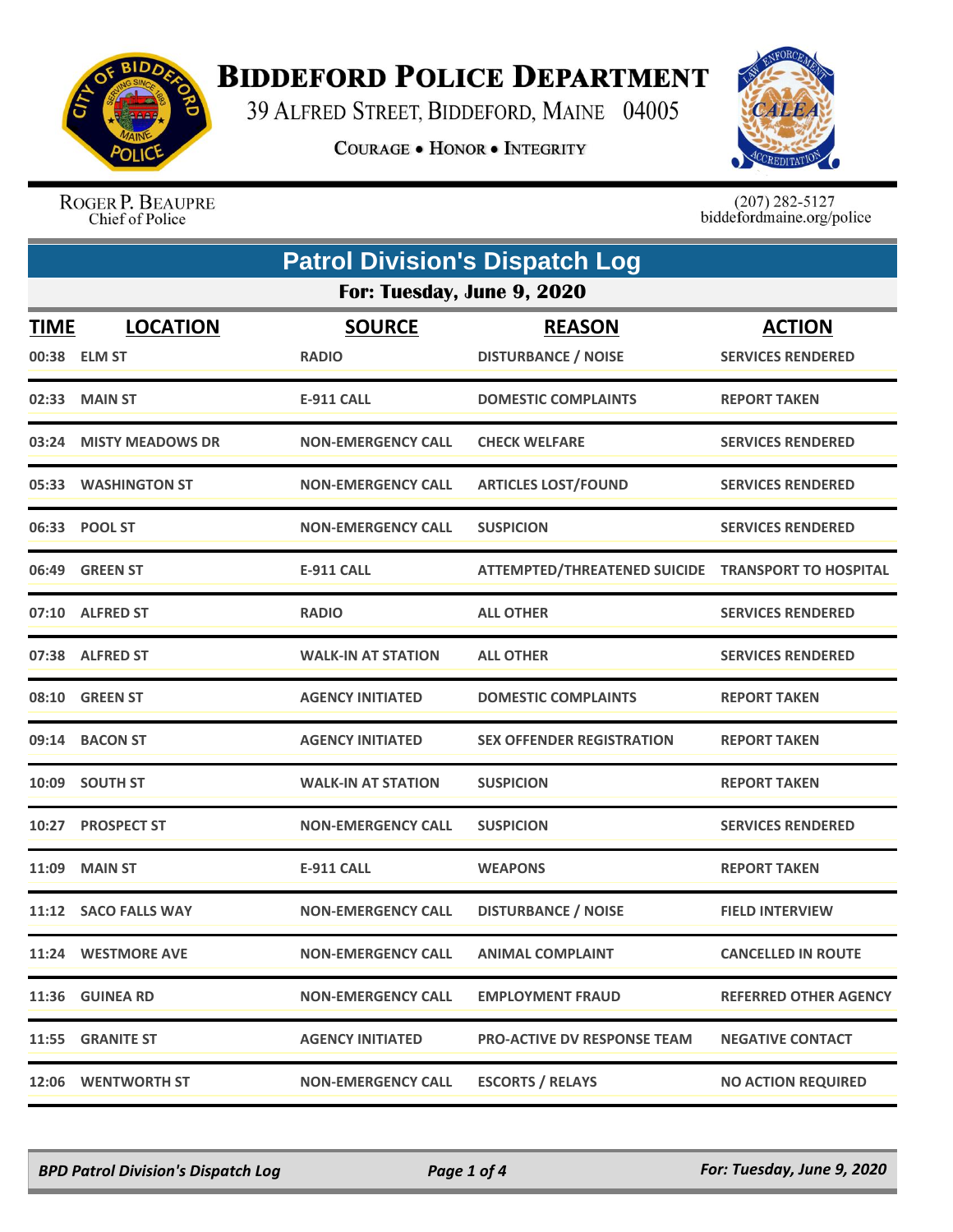| <b>TIME</b> | <b>LOCATION</b>               | <b>SOURCE</b>             | <b>REASON</b>                      | <b>ACTION</b>            |
|-------------|-------------------------------|---------------------------|------------------------------------|--------------------------|
|             | 12:12 SOUTH ST                | <b>NON-EMERGENCY CALL</b> | <b>CIVIL COMPLAINT</b>             | <b>CIVIL COMPLAINT</b>   |
|             | 12:16 CLEAVES ST              | <b>NON-EMERGENCY CALL</b> | <b>ASSIST OTHER AGENCY</b>         | <b>SERVICES RENDERED</b> |
| 12:17       | <b>DECARY RD + POOL ST</b>    | <b>NON-EMERGENCY CALL</b> | <b>SUSPICION</b>                   | <b>SERVICES RENDERED</b> |
|             | 12:22 ALFRED ST               | <b>NON-EMERGENCY CALL</b> | <b>SCAM</b>                        | <b>NO VIOLATION</b>      |
|             | 12:35 SOUTH ST + SOUTHVIEW DR | <b>AGENCY INITIATED</b>   | <b>TRAFFIC OFFENSES</b>            | <b>WARNING ISSUED</b>    |
|             | 12:41 SACO FALLS WAY          | <b>NON-EMERGENCY CALL</b> | <b>DISTURBANCE / NOISE</b>         | <b>REPORT TAKEN</b>      |
| 12:46       | <b>MAIN ST</b>                | <b>AGENCY INITIATED</b>   | <b>ANIMAL COMPLAINT</b>            | <b>SERVICES RENDERED</b> |
|             | 12:47 MAY ST + SOUTH ST       | <b>AGENCY INITIATED</b>   | <b>TRAFFIC OFFENSES</b>            | <b>WARNING ISSUED</b>    |
|             | 12:56 CLIFF LN                | <b>NON-EMERGENCY CALL</b> | UNEMPLOYMENT FRAUD                 | <b>SERVICES RENDERED</b> |
|             | 13:06 SPRUCE ST               | <b>NON-EMERGENCY CALL</b> | <b>WARRANT ARREST</b>              | <b>SERVICES RENDERED</b> |
|             | 13:12 GILBERT PL              | <b>NON-EMERGENCY CALL</b> | <b>ANIMAL COMPLAINT</b>            | <b>SERVICES RENDERED</b> |
| 13:18       | <b>SOUTH ST + MCKENNEY DR</b> | <b>AGENCY INITIATED</b>   | <b>TRAFFIC OFFENSES</b>            | <b>WARNING ISSUED</b>    |
|             | 13:27 SOUTH ST + BROOK ST     | <b>AGENCY INITIATED</b>   | <b>TRAFFIC OFFENSES</b>            | <b>WARNING ISSUED</b>    |
|             | 13:38 HIGHLAND ST + SOUTH ST  | <b>AGENCY INITIATED</b>   | <b>TRAFFIC OFFENSES</b>            | <b>VSAC ISSUED</b>       |
|             | 13:52 SOUTH ST + WESTMORE AVE | <b>AGENCY INITIATED</b>   | <b>TRAFFIC OFFENSES</b>            | <b>WARNING ISSUED</b>    |
|             | 14:00 SOUTH ST + SOUTHVIEW DR | <b>AGENCY INITIATED</b>   | <b>TRAFFIC OFFENSES</b>            | <b>WARNING ISSUED</b>    |
|             | 14:02 BUZZELL RD              | <b>NON-EMERGENCY CALL</b> | <b>THEFT</b>                       | <b>REPORT TAKEN</b>      |
|             | 14:11 MAY ST + SOUTH ST       | <b>AGENCY INITIATED</b>   | <b>TRAFFIC OFFENSES</b>            | <b>VSAC ISSUED</b>       |
|             | 14:26 SOUTH ST                | <b>AGENCY INITIATED</b>   | <b>TRAFFIC OFFENSES</b>            | <b>VSAC ISSUED</b>       |
|             | 14:41 SOUTH ST                | <b>AGENCY INITIATED</b>   | <b>TRAFFIC OFFENSES</b>            | <b>VSAC ISSUED</b>       |
|             | 14:44 GREEN ST                | <b>NON-EMERGENCY CALL</b> | <b>CRIM THREAT / TERRORIZING</b>   | <b>SERVICES RENDERED</b> |
|             | 14:57 SOUTH ST                | <b>AGENCY INITIATED</b>   | <b>TRAFFIC OFFENSES</b>            | <b>WARNING ISSUED</b>    |
|             | <b>14:59 BRADBURY ST</b>      | <b>AGENCY INITIATED</b>   | <b>PRO-ACTIVE DV RESPONSE TEAM</b> | <b>NEGATIVE CONTACT</b>  |
|             | 15:04 SOUTH ST                | <b>AGENCY INITIATED</b>   | <b>TRAFFIC OFFENSES</b>            | <b>VSAC ISSUED</b>       |
|             | 15:09 JOSHUA DR               | <b>NON-EMERGENCY CALL</b> | <b>DISTURBANCE / NOISE</b>         | <b>UNFOUNDED</b>         |

*BPD Patrol Division's Dispatch Log Page 2 of 4 For: Tuesday, June 9, 2020*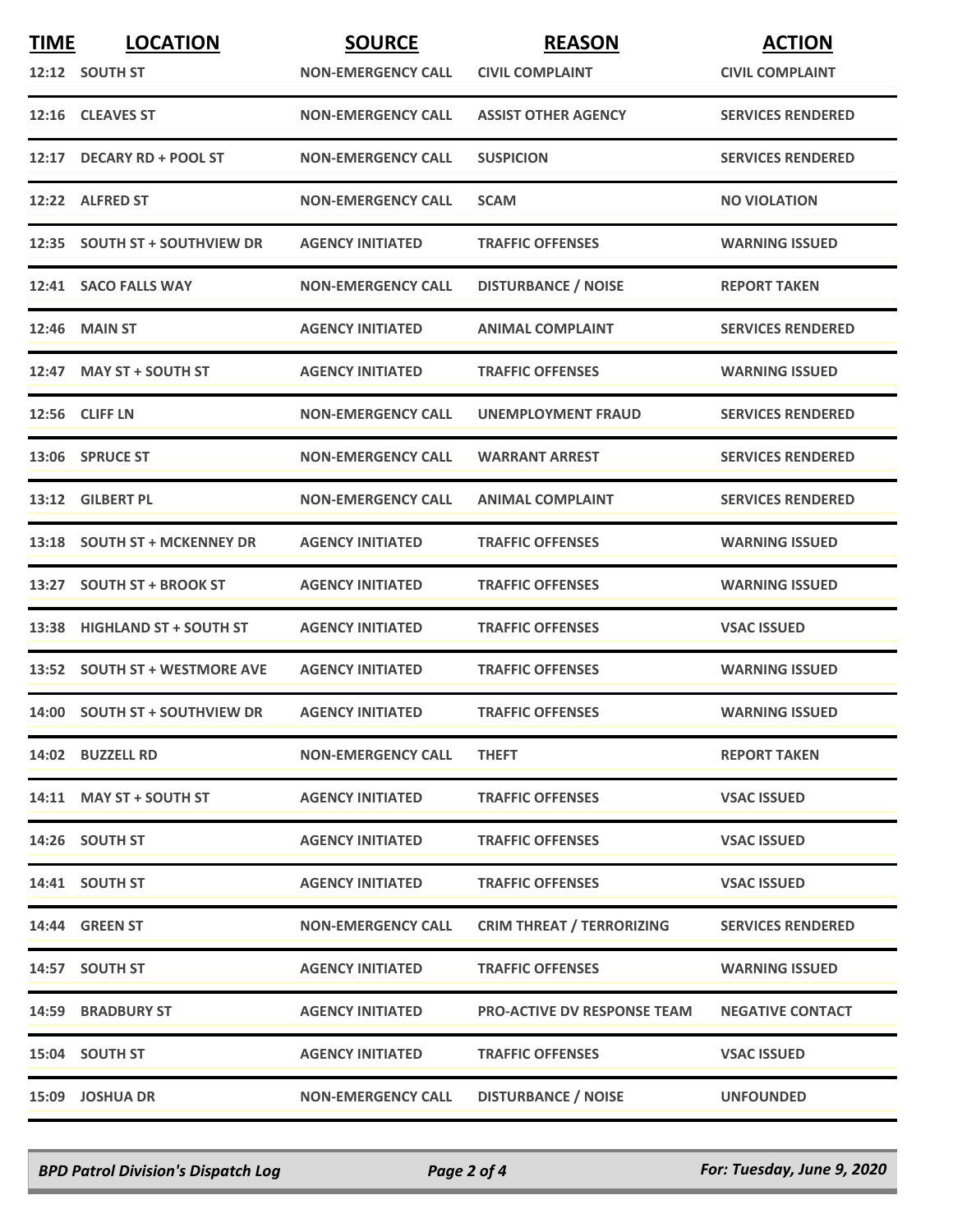## **TIME LOCATION SOURCE REASON ACTION**

**15:12 WASHINGTON ST NON-EMERGENCY CALL DRINKING IN PUBLIC CITATION ISSUED**

**OFFENDER: KENNETH GERARD MARCOTTE ............... AGE: 56 ............... RESIDENT OF: BIDDEFORD, ME**

CHARGE: DRINKING IN PUBLIC

|       | 15:14 OAK ST                   | <b>AGENCY INITIATED</b>   | <b>PRO-ACTIVE DV RESPONSE TEAM</b> | <b>NO VIOLATION</b>       |
|-------|--------------------------------|---------------------------|------------------------------------|---------------------------|
|       | 15:17 SOUTH ST                 | <b>AGENCY INITIATED</b>   | <b>TRAFFIC OFFENSES</b>            | <b>WARNING ISSUED</b>     |
|       | 15:19 LAMBERT ST               | <b>NON-EMERGENCY CALL</b> | <b>CODES ENFORCEMENT</b>           | <b>SERVICES RENDERED</b>  |
|       | 15:21 COMMERCIAL ST            | <b>NON-EMERGENCY CALL</b> | <b>FUEL BURN</b>                   | <b>SERVICES RENDERED</b>  |
|       | 15:27 SUMMER ST                | <b>NON-EMERGENCY CALL</b> | <b>PRO-ACTIVE DV RESPONSE TEAM</b> | <b>NO VIOLATION</b>       |
| 15:29 | <b>SOUTH ST</b>                | <b>AGENCY INITIATED</b>   | <b>TRAFFIC OFFENSES</b>            | <b>WARNING ISSUED</b>     |
|       | 15:41 SOUTH ST + VILLAGE LN    | <b>AGENCY INITIATED</b>   | <b>TRAFFIC OFFENSES</b>            | <b>WARNING ISSUED</b>     |
|       | 15:49 WILDBROOK DR             | <b>NON-EMERGENCY CALL</b> | 911 MISUSE                         | <b>SERVICES RENDERED</b>  |
|       | 15:51 MAY ST                   | <b>AGENCY INITIATED</b>   | <b>TRAFFIC OFFENSES</b>            | <b>WARNING ISSUED</b>     |
|       | 15:51 MAIN ST                  | <b>E-911 CALL</b>         | <b>CIVIL COMPLAINT</b>             | <b>CIVIL COMPLAINT</b>    |
|       | 15:54 GEORGE ST                | <b>WALK-IN AT STATION</b> | <b>DRUG</b>                        | <b>SERVICES RENDERED</b>  |
|       | 15:59 SOUTH ST + WESTERN AVE   | <b>AGENCY INITIATED</b>   | <b>TRAFFIC OFFENSES</b>            | <b>WARNING ISSUED</b>     |
|       | 16:07 SOUTH ST + HIGHLAND ST   | <b>AGENCY INITIATED</b>   | <b>TRAFFIC OFFENSES</b>            | <b>WARNING ISSUED</b>     |
|       | <b>16:10 GRATEFUL WAY</b>      | E-911 CALL                | 911 MISUSE                         | <b>NO ACTION REQUIRED</b> |
|       | 16:21 JEFFERSON ST + CENTER ST | <b>AGENCY INITIATED</b>   | <b>CHECK WELFARE</b>               | <b>SERVICES RENDERED</b>  |
|       | 16:32 ELM ST + CUTTS ST        | <b>AGENCY INITIATED</b>   | <b>DRUNKENNESS</b>                 | <b>SERVICES RENDERED</b>  |
|       | 17:07 WEST ST                  | <b>E-911 CALL</b>         | <b>MENTAL ILLNESS CASES</b>        | <b>SERVICES RENDERED</b>  |
|       | 17:09 MAIN ST                  | <b>E-911 CALL</b>         | <b>DISTURBANCE / NOISE</b>         | <b>SERVICES RENDERED</b>  |
| 17:35 | <b>MAIN ST</b>                 | <b>E-911 CALL</b>         | 911 MISUSE                         | <b>SERVICES RENDERED</b>  |
| 17:46 | <b>MIDDLE ST</b>               | <b>AGENCY INITIATED</b>   | <b>PAPERWORK</b>                   | <b>PAPERWORK SERVED</b>   |
| 18:15 | <b>MIDDLE ST</b>               | <b>NON-EMERGENCY CALL</b> | <b>VIOL PROTECTION FROM ABUSE</b>  | <b>UNFOUNDED</b>          |
|       | 18:32 FRANKLIN ST              | WALK-IN AT STATION        | <b>ARTICLES LOST/FOUND</b>         | <b>SERVICES RENDERED</b>  |
|       | 18:39 WEST ST                  | <b>E-911 CALL</b>         | <b>DRUNKENNESS</b>                 | <b>SERVICES RENDERED</b>  |
|       |                                |                           |                                    |                           |

*BPD Patrol Division's Dispatch Log Page 3 of 4 For: Tuesday, June 9, 2020*